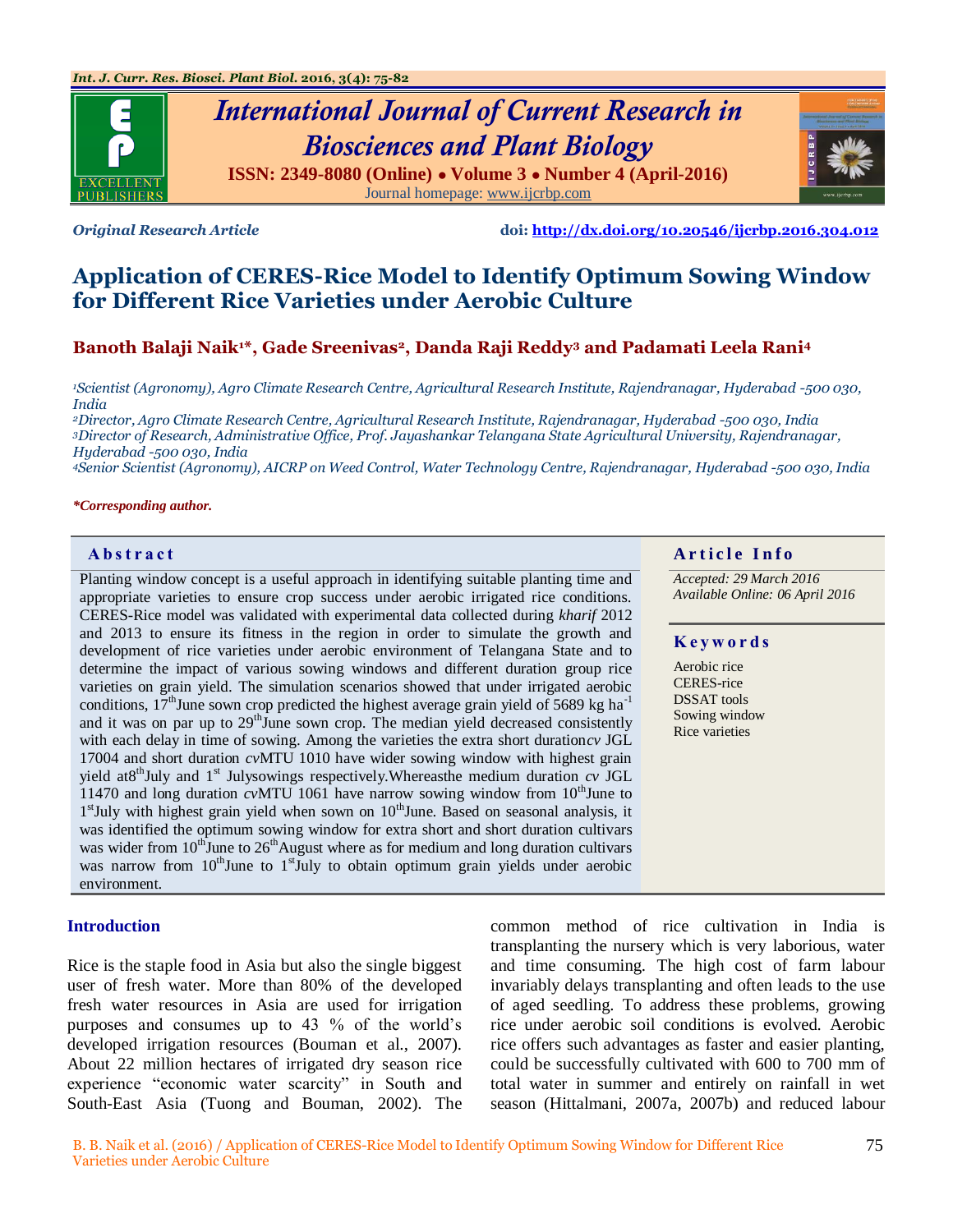cost, and often higher profit in areas with an assured water supply. However, at the same time, no varieties have been specifically developed for this purpose. The existing varieties used for rice culture do not appear to be well adapted for growth and yield. There is a little intervention which has been made so far on suitability of existing rice varieties to aerobic method of cultivation under varied dates of sowing as per the situation. However, this process is time consuming and expensive as many years of experimental trials are required.

Planting window concept sometimes called as the growing period concept and was first introduced by Cocheme and Franquin (1967). The concept was defined by Andrade et al. (2009), in general, there are interactions between various factors that affect crop growth, development and yield, whose individual effect is difficult to quantify. Modeling can be a useful tool for studying this kind of problem. The application of systems analysis that combines both experimental field research and crop modeling to determine optimum farming practices in different countries has become common. This study aimed to use Decision Support System for Agrotechnology Transfer (DSSAT) seasonal tool to set a sowing window and suitable varieties by using 20 years historical daily weather data from 1984 to 2013 for irrigated rice crop under aerobic condition at farm level.

# **Materials and methods**

The study was divided into three phases. In the first phase the genetic coefficients for different duration group rice varieties *viz.,* JGL 17004 (105 days), MTU 1010 (120 days), JGL 11470 (135 days) and MTU 1061 (160 days) were derived. In the second phase, the model predictive capability was verified with experimental data from a farm located at Agriculture Research Station, Madhira situated at an altitude of 189 m above mean sea level at 16°53' N latitude and 80°22' E longitude in India during *kharif* seasons of 2012 and 2013 under irrigated conditions. In the third phase, model"s seasonal module was used to simulate scenarios of sowing dates and varieties in order to define the best sowing window for different duration group varieties of aerobic rice under irrigated situation.

# **Development of genetic coefficient**

A field experiment was conducted for two consecutive seasons of *kharif,* 2012 and 2013 at Agriculture Research Station, Madhira. The soil of the experiment

sites was clay in texture, saline in reaction. The rice cultivars were managed under optimum conditions to allow it to express its genetic potential under current weather conditions. Data collection and genetic coefficients adjustments were done according to the procedures described by Hunt and Boote (1998) by using first two date sown crop  $(18<sup>th</sup>$  June and  $7<sup>th</sup>$  July) during which the crop growth and yields were higher in both the years of study. Derived genetic coefficients for the rice varieties were added to DSSAT"s genotype file to be used in other simulations.

# **Model predictive capability/ validation**

In the second phase of the study, the model"s predictive capability was verified by comparing simulated grain yield with observed rice grain yield from later three dates  $(20<sup>th</sup> July, 4<sup>th</sup> August and 18<sup>th</sup> August)$  sown crop which obtained from experimental data. Validation of CERES-Rice model confirmed that, the model can be used as a research tool in the variable agro-environments of Telangana State to suggest suitable sowing window for different duration group rice varieties.

# **Aerobic rice yield seasonal and temporal variability analysis**

The third step of the study consists of applying the CERES-Rice model seasonal tool to evaluate the performance of varieties under different dates under irrigated aerobic conditions. The model was set to simulate 48 different scenarios (treatment combinations; 12 sowing dates  $\times$  4 varieties) starting from 10<sup>th</sup> June to 26th August at weekly interval and four rice varieties *viz*., JGL 17004 MTU 1010, JGL 11470 and MTU 1061 under aerobic conditions of semiarid environment for 20 years using historical daily weather data from 1984 to 2013. Twenty years of records was used with model"s seasonal tool to generate 20 values of simulated grain yield for each one of the 12 sowing weeks and 4varieties, which were plotted as a box plot frequency distribution and as average yield values versus variance.

The data were analyzed statistically applying one way analysis of variance technique using SAS. The significance was tested by 'F' test (Snedecor and Cochron, 1967). Critical difference for examining treatment means for their significance was calculated at 5 percent level of probability ( $p = 0.05$ ). In order to analyze the pattern of difference between means Fisher"s least significant difference test (*t* test) was employed (Hayter, 1986).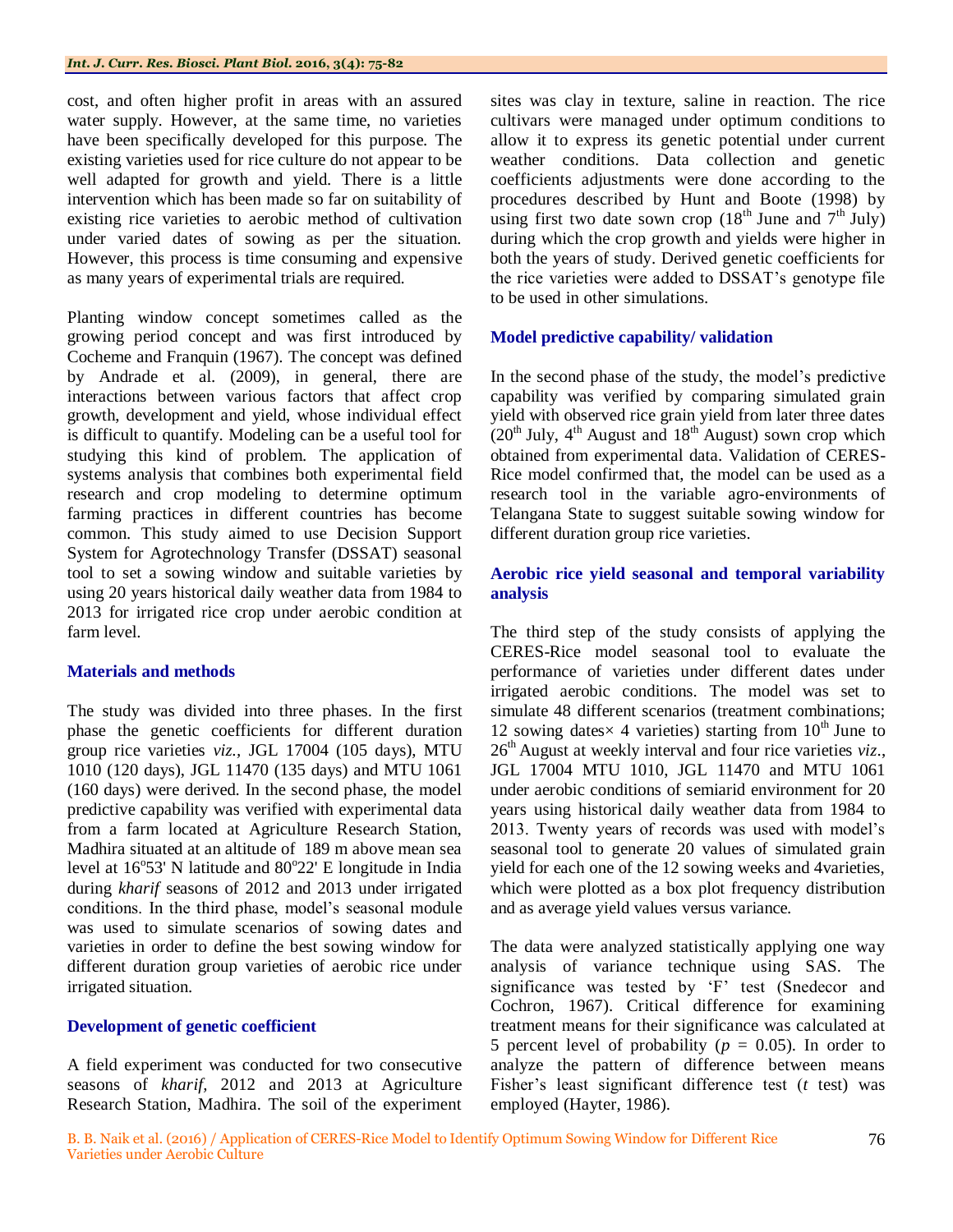### **Results and discussion**

Simulation results of aerobic rice sown under different dates subjected to one way analysis of variance and means were compared with Tukey"s HSD test and presented in the Table 1 and depicted in Fig. 1. The simulation scenarios showed that under aerobic conditions  $10<sup>th</sup>$  June sown crop predicted the highest average grain yield  $(5752 \text{ kg} \text{ ha}^{-1})$  and it was on par with the crop sown from  $17^{th}$  June to  $29^{th}$  July and  $19^{th}$ August to  $26<sup>th</sup>$  August. Optimum sowing window for aerobic rice considered from  $10^{th}$  June to  $29^{th}$  July and  $19<sup>th</sup>$  August to  $26<sup>th</sup>$  August with the highest median value of grain yield  $5752 \text{ kg}$  ha<sup>-1</sup> obtained in 10 June sown crop. The model assumes that, there was no significant difference in grain yield of aerobic rice with every successive one week delay in sowing from  $10^{th}$ 

June to  $29<sup>th</sup>$  July and  $19<sup>th</sup>$  August to  $26<sup>th</sup>$  August. The median yield decreased consistently with every one week delay in sowing from  $10^{th}$  June to  $12^{th}$  August and increased there after steadily up to  $26<sup>th</sup>$  August. However, the reduction in grain yield was significant from  $5<sup>th</sup>$  August to  $12<sup>th</sup>$  August sowings when compared to  $10<sup>th</sup>$  June sown crop. But in real sense it was not true, as the experimental results showed that, significantly more grain yield was realized up to  $7<sup>th</sup>$  July sown crop and reduced thereafter with every successive 15 days delay in sowing up to  $18<sup>th</sup>$  August during 2012 and 2013. However, the box plots (Fig. 1) showed that  $8<sup>th</sup>$ July sown crop was considerably less variable than all other dates and consequently, smaller variance was associated to its average yield. Further this reduced variability gave the least downside risk (risk of achieving low yields).

Table 1. Tukey's (HSD) test for mean grain yield (kg ha<sup>-1</sup>) of aerobic rice under different dates of sowing.

| <b>Date</b> | Grain yield $(kg ha-1)$ | <b>Tukey- Grouping</b> |              |
|-------------|-------------------------|------------------------|--------------|
| $10$ -June  | 5752                    |                        | $\mathbf{A}$ |
| $17$ -June  | 5689                    | $\mathbf B$            | $\mathbf{A}$ |
| 24-June     | 5639                    | $\mathbf B$            | $\mathbf{A}$ |
| $01$ -July  | 5581                    | $\mathbf B$            | $\mathbf{A}$ |
| 26-August   | 5517                    | $\mathbf B$            | $\mathbf{A}$ |
| 08-July     | 5488                    | $\mathbf B$            | $\mathbf{A}$ |
| $15$ -July  | 5426                    | $\mathbf B$            | $\mathbf{A}$ |
| 22-July     | 5359                    | $\mathbf{B}$           | $\mathbf{A}$ |
| 19-August   | 5344                    | $\mathbf{B}$           | $\mathbf{A}$ |
| $29$ -July  | 5277                    | $\mathbf B$            | $\mathbf{A}$ |
| 05-August   | 5209                    | $\mathbf B$            |              |
| 12-August   | 5209                    | $\, {\bf B}$           |              |

Note: Means with the same letter are not significantly different.



Fig. 1: Simulated grain yield of aerobic rice under variable sowing dates in irrigated conditions. Box limits represent the 25<sup>th</sup> and 75th percentiles, box central line represents the median, and outliers represent the minimum and maximum values.

B. B. Naik et al. (2016) / Application of CERES-Rice Model to Identify Optimum Sowing Window for Different Rice Varieties under Aerobic Culture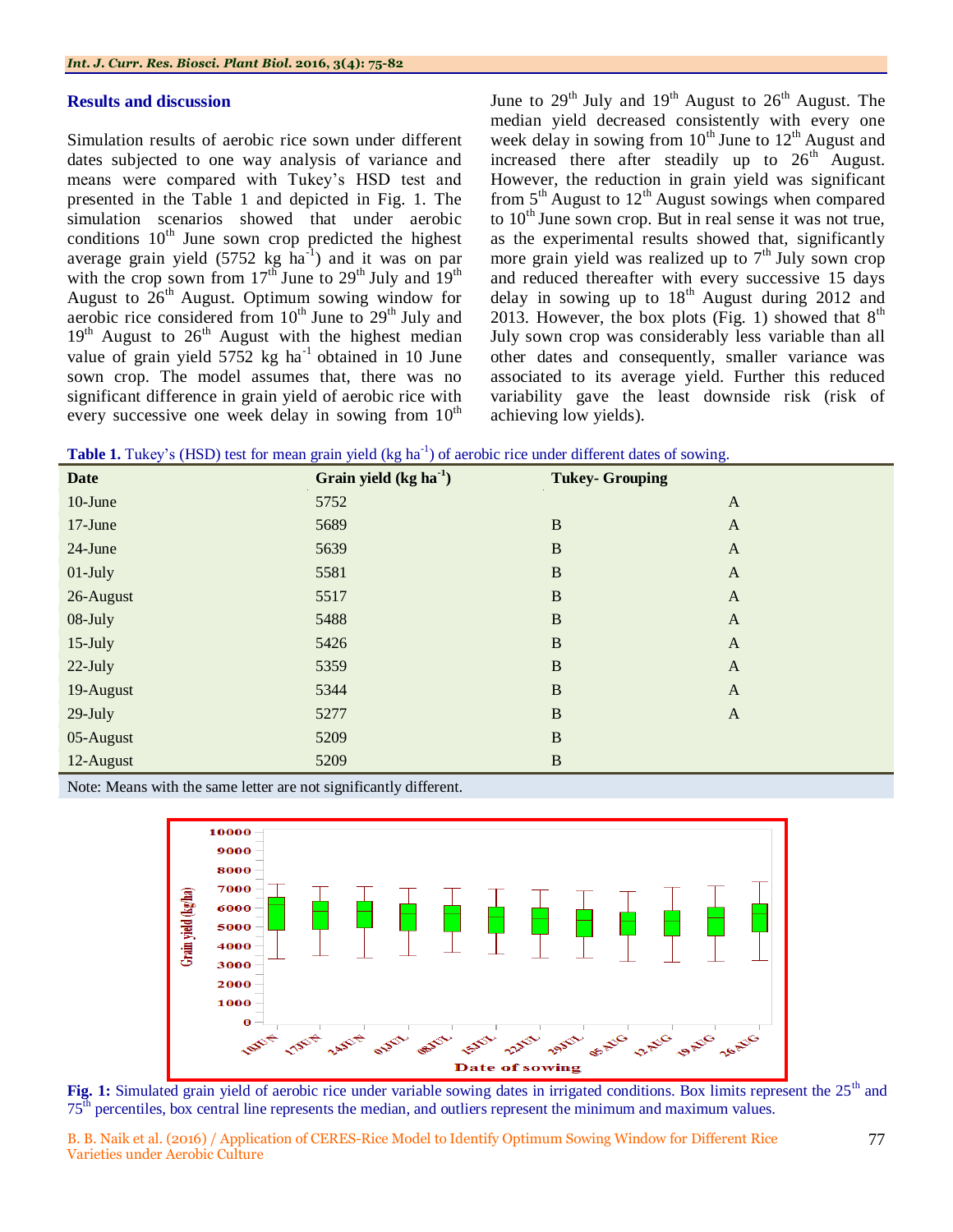| Dates of<br>sowing                                                | <b>JGL 17004</b> |                     |                    | <b>MTU 1010</b> |                     |                    | <b>JGL 11470</b> |              |                         |              |             | <b>MTU 1061</b>    |                |                  |           |              |               |
|-------------------------------------------------------------------|------------------|---------------------|--------------------|-----------------|---------------------|--------------------|------------------|--------------|-------------------------|--------------|-------------|--------------------|----------------|------------------|-----------|--------------|---------------|
|                                                                   | Grain<br>yield   | Tukey's<br>grouping | Dates of<br>sowing | Grain<br>yield  | Tukey's<br>grouping | Dates of<br>sowing | Grain<br>yield   |              | <b>Tukey's grouping</b> |              |             | Dates of<br>sowing | Grain<br>yield | Tukey's grouping |           |              |               |
| $01$ -July                                                        | 4454             | A                   | 17-June            | 5412            | A                   | 17-June            | 6616             |              |                         | A            |             | 10-June            | 6697           |                  |           | $\mathbf{A}$ |               |
| 24-June                                                           | 4449             | $\mathbf{A}$        | 24-June            | 5402            | $\mathbf{A}$        | 24-June            | 6463             | $\, {\bf B}$ |                         | $\mathbf{A}$ |             | 17-June            | 6521           | B                |           | $\mathbf{A}$ |               |
| 26-August                                                         | 4397             | A                   | $10$ -June         | 5396            | A                   | 10-June            | 6269             | $\, {\bf B}$ |                         | $\mathbf{A}$ | $\mathbf C$ | 24-June            | 6435           | $\mathbf B$      |           | $\mathbf{A}$ | $\mathbf C$   |
| $17$ -June                                                        | 4362             | $\mathbf{A}$        | 26-August          | 5360            | $\mathbf{A}$        | 26-August          | 6201             | $\, {\bf B}$ |                         | $\mathbf{A}$ | $\mathbf C$ | $01$ -July         | 6340           | B                | ${\bf D}$ | A            | $\mathbf C$   |
| 08-July                                                           | 4361             | A                   | $01$ -July         | 5331            | A                   | $01$ -July         | 6193             | $\, {\bf B}$ | D                       | $\mathbf{A}$ | $\mathbf C$ | 08-July            | 6211           | B                | ${\bf D}$ | ${\bf E}$    | $\mathcal{C}$ |
| $15$ -July                                                        | 4352             | A                   | $08$ -July         | 5272            | $\mathbf{A}$        | $08$ -July         | 6109             | $\, {\bf B}$ | D                       |              | ${\bf C}$   | 26-August          | 6118           | B                | D         | E            | $\mathcal{C}$ |
| $22$ -July                                                        | 4344             | A                   | $15$ -July         | 5207            | A                   | $15$ -July         | 6037             | $\mathbf B$  | D                       |              | ${\bf C}$   | $15$ -July         | 6107           | B                | ${\bf D}$ | E            | $\mathcal{C}$ |
| 10-June                                                           | 4299             | $\mathbf{A}$        | 19-August          | 5199            | $\mathbf{A}$        | 19-August          | 5967             |              | $\mathbf D$             |              | $\mathbf C$ | $22$ -July         | 6066           |                  | ${\bf D}$ | ${\bf E}$    | $\mathbf C$   |
| 19-August                                                         | 4281             | $\mathbf{A}$        | $29$ -July         | 5099            | $\mathbf{A}$        | $29$ -July         | 5927             |              | ${\bf D}$               |              | $\mathbf C$ | $29$ -July         | 5996           |                  | ${\bf D}$ | ${\bf E}$    | $\mathbf C$   |
| 12-August                                                         | 4218             | A                   | $22$ -July         | 5098            | $\mathbf{A}$        | $22$ -July         | 5836             |              | ${\bf D}$               |              |             | 19-August          | 5930           |                  | D         | E            |               |
| $29$ -July                                                        | 4175             | A                   | 05-August          | 5091            | A                   | 05-August          | 5738             |              | $\mathbf D$             |              |             | 05-August          | 5865           |                  |           | ${\bf E}$    |               |
| 05-August                                                         | 4141             | A                   | 12-August          | 5074            | A                   | 12-August          | 5732             |              | $\mathbf D$             |              | $\mathbf C$ | 12-August          | 5814           |                  |           | ${\bf E}$    |               |
| Mean                                                              | 4319             |                     |                    | 5245            |                     |                    | 6091             |              |                         |              |             |                    | 6175           |                  |           |              |               |
| Note: Means with the same letter are not significantly different. |                  |                     |                    |                 |                     |                    |                  |              |                         |              |             |                    |                |                  |           |              |               |

**Table 2.** Tukey's (HSD) test for mean grain yield (kg ha<sup>-1</sup>) of rice varieties under different dates of sowing under aerobic culture.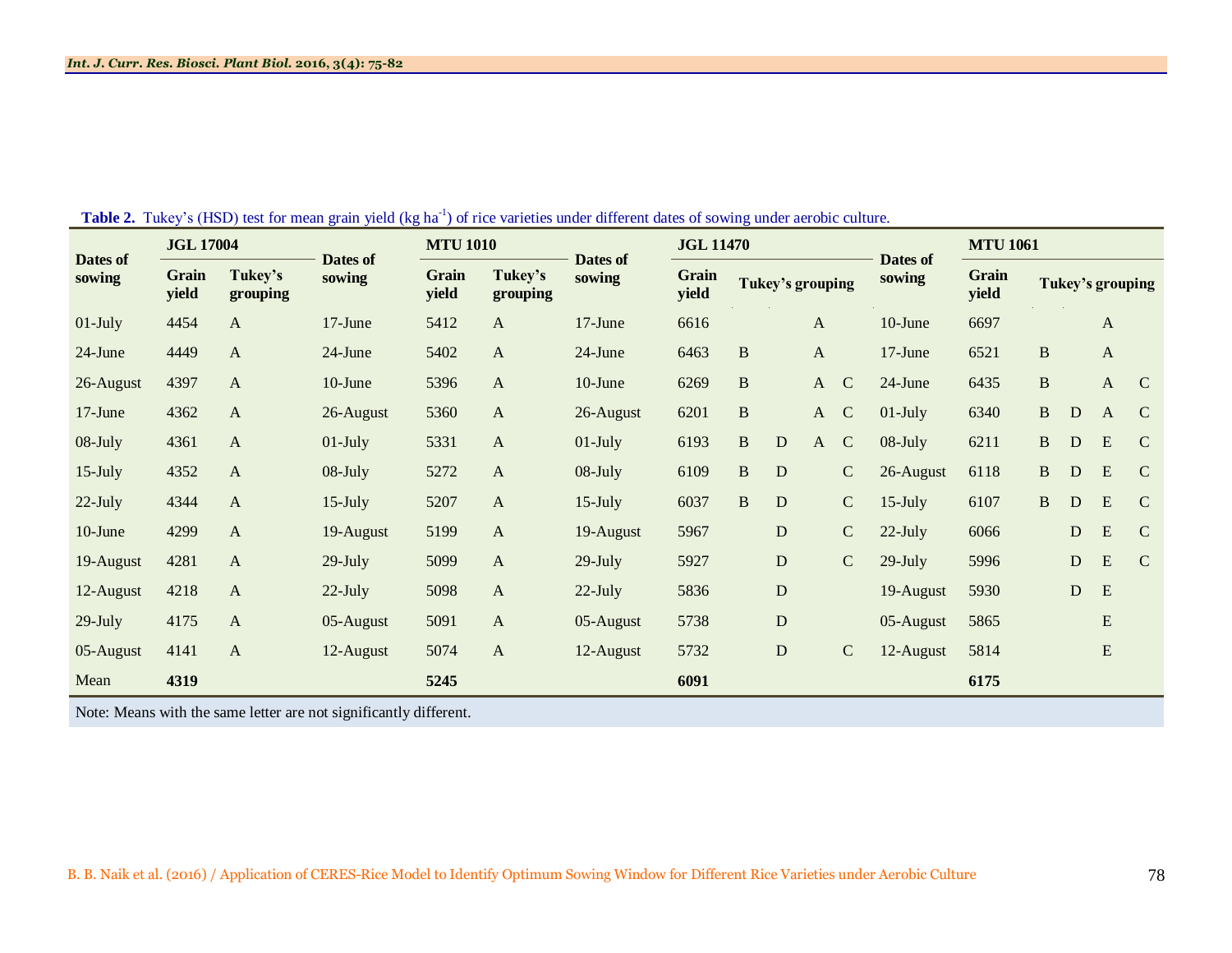#### **Performance of varieties under aerobic conditions**

Simulation results of different varieties sown under aerobic conditions subjected to one way analysis of variance and means were compared with Tukey"s HSD test and presented in the Table 2 and depicted in Fig. 2. Among the varieties tested, the long duration variety MTU 1061 found to be outstanding in terms of higher predicted median grain yield of  $6175 \text{ kg}$  ha<sup>-1</sup> and was closely followed by medium duration variety JGL 11470 with a median grain yield of  $6091$  kg ha<sup>-1</sup>. The short duration cultivar MTU 1010 was moderate in term of predicted grain yield whereas, the extra sort duration variety JGL 17004 was found to be the lowest yielder. These results conforms the real time situation observed in two years experimentation.

# **Optimum sowing window for extra short duration variety (JGL 17004)**

The simulation results predicted (Table 1) no significant difference in grain yield of extra short duration variety JGL 17004 across all the dates of sowing indicated that, this variety had a wider sowing window during *kharif* season.

However, the box plot (Fig. 3) showed that,  $8<sup>th</sup>$  July sown crop was considerably less variable than all other dates as the bottom whisker showed less risk of achieving low yields and upside whisker showed chances of achieving higher yields and consequently, smaller variance was associated to its average yield.



**Fig. 2:** Simulated mean grain yield of rice under variable sowing dates in aerobic irrigated conditions. Box limits represent the 25<sup>th</sup> and  $75<sup>th</sup>$  percentiles, box central line represents the median, and outliers represent the minimum and maximum values.



**Fig. 3:** Simulated mean grain yield of rice variety JGL 17004 under variable sowing dates in aerobic irrigated conditions.

B. B. Naik et al. (2016) / Application of CERES-Rice Model to Identify Optimum Sowing Window for Different Rice Varieties under Aerobic Culture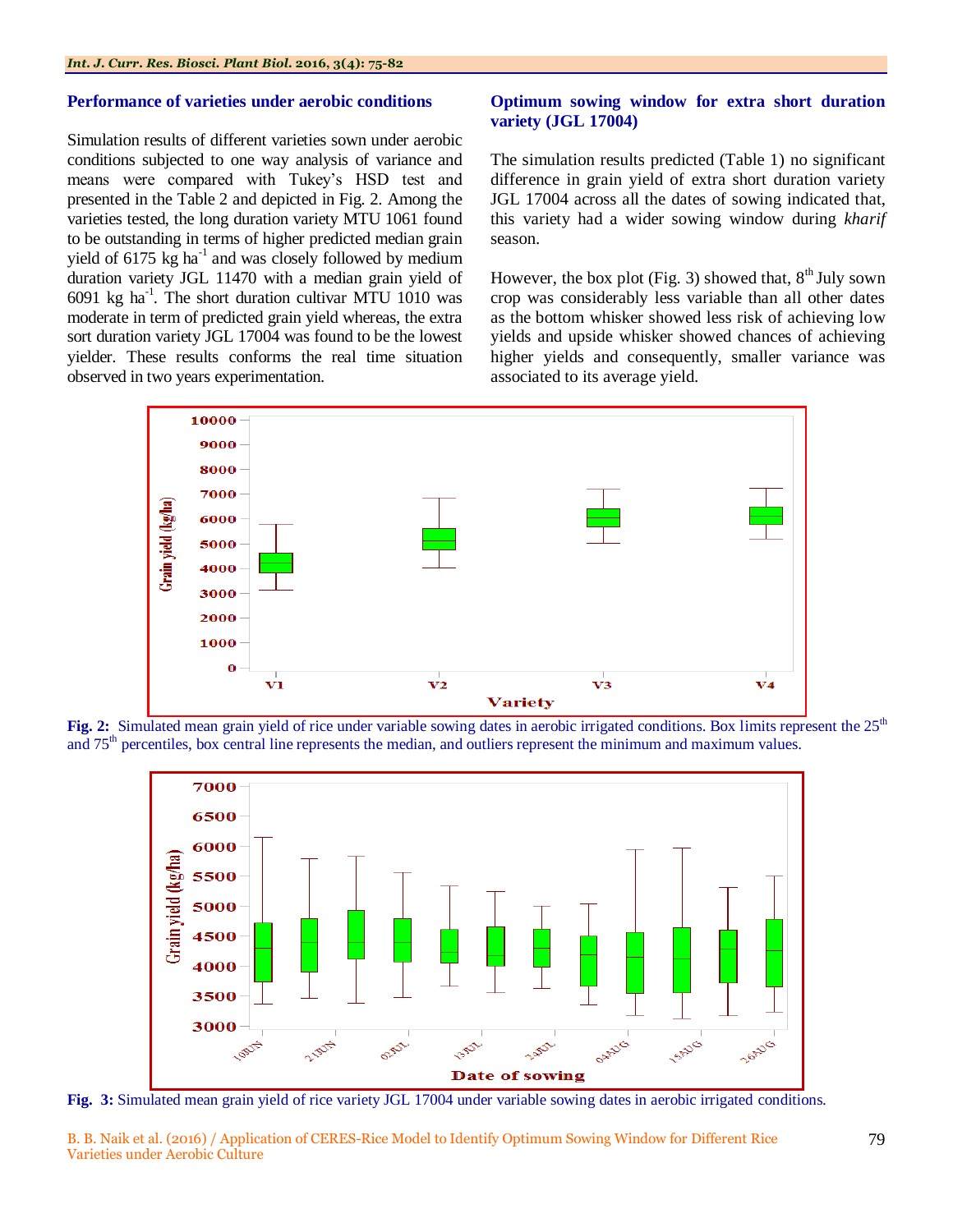## **Optimum sowing window for short duration variety (MTU 1010)**

As that of *cv.* JGL 17004, the simulation results also showed no significant difference in grain yield of MTU 1010across all the dates of sowing indicated that, this variety also had a wider sowing window during kharif season (Table 2). Further, the box plot (Fig. 4) showed that,  $8<sup>th</sup>$ July sown crop had less risk of achieving low yield followed by  $1<sup>st</sup>$  July sown crop. However, the median yield  $(5272 \text{ kg ha}^{-1})$  predicted with  $8^{\text{th}}$ July sown crop was lower than the  $1<sup>sf</sup>$  July (5331 kg ha<sup>-1</sup>) sown crop. Further the projection of upside whisker relatively more and downside whisker slightly less with  $1<sup>st</sup>$  July sown crop when compared to  $8<sup>th</sup>$  July sown crop offers a choice to the grower to select either of the sowing date for achieving optimum yield.

# **Optimum sowing window for medium duration variety (JGL 11470)**

The optimum sowing window for medium duration variety JGL 11470 considered from 10 June to  $1<sup>st</sup>$  July with the highest median grain yield  $6616$  kg ha<sup>-1</sup> predicted with  $10<sup>th</sup>$  June sown crop (Table 2). The model assumes that, there was no significant difference in grain yield of this variety from 0th June to  $1<sup>st</sup>$  July sowing. However, a linear and significant reduction in grain yield was predicted from  $8<sup>th</sup>$ July onwards when compared to the grain yielded predicted with  $10<sup>th</sup>$  June sowing. These results indicated that, for medium duration variety,  $10<sup>th</sup>$ June to  $1<sup>st</sup>$  July would be the optimum sowing window to realize higher grain yield under aerobic environment. Further, the box plots (Fig. 5) showed that,  $10^{th}$  June

sown crop producing higher median grain yield with less variable and risk of achieving lowest grain yield (down side whiskers) and higher chances of achieving more grain yield (upside whiskers) when compared to rest of the sowing dates which indicated that, for medium duration variety  $10^{th}$  June sowing would be the best for achieving higher grain yield under aerobic culture.

# **Optimum sowing window for long duration variety (MTU 1061)**

The simulation result of long duration *cv.* MTU 1061 was very close to the medium duration variety (JGL 11470). The optimum sowing window under aerobic culture for long duration variety considered from  $10<sup>th</sup>$ June to  $1<sup>st</sup>$  July with the highest median grain yield 6697 kg ha<sup>-1</sup> predicted with  $10^{th}$  June sown crop (Table 2). The model assumes that, there was no significant difference in grain yield of this variety from  $10^{th}$  June to  $1^{st}$  July sowing. However, a linear and significant reduction in grain yield was predicted from  $8<sup>th</sup>$  July onwards when compared to the grain yield predicted with  $10<sup>th</sup>$  June sowing. These results indicated that, for long duration variety,  $10^{th}$  June to  $1^{st}$  July would be the optimum sowing window to realize higher grain yield under aerobic environment. Further, the box plots (Fig. 6) showed that,  $10^{th}$  June sown crop producing higher median grain yield with less variable and risk of achieving lowest grain yield (down side whiskers) and higher chances of achieving more grain yield (upside whiskers) when compared to rest of the sowing dates which indicated that, for long duration variety  $10<sup>th</sup>$  June sowing would be the best for achieving higher grain yield under aerobic culture.



**Fig. 4:** Simulated mean grain yield of rice variety MTU 1010 under variable sowing dates in aerobic irrigated conditions.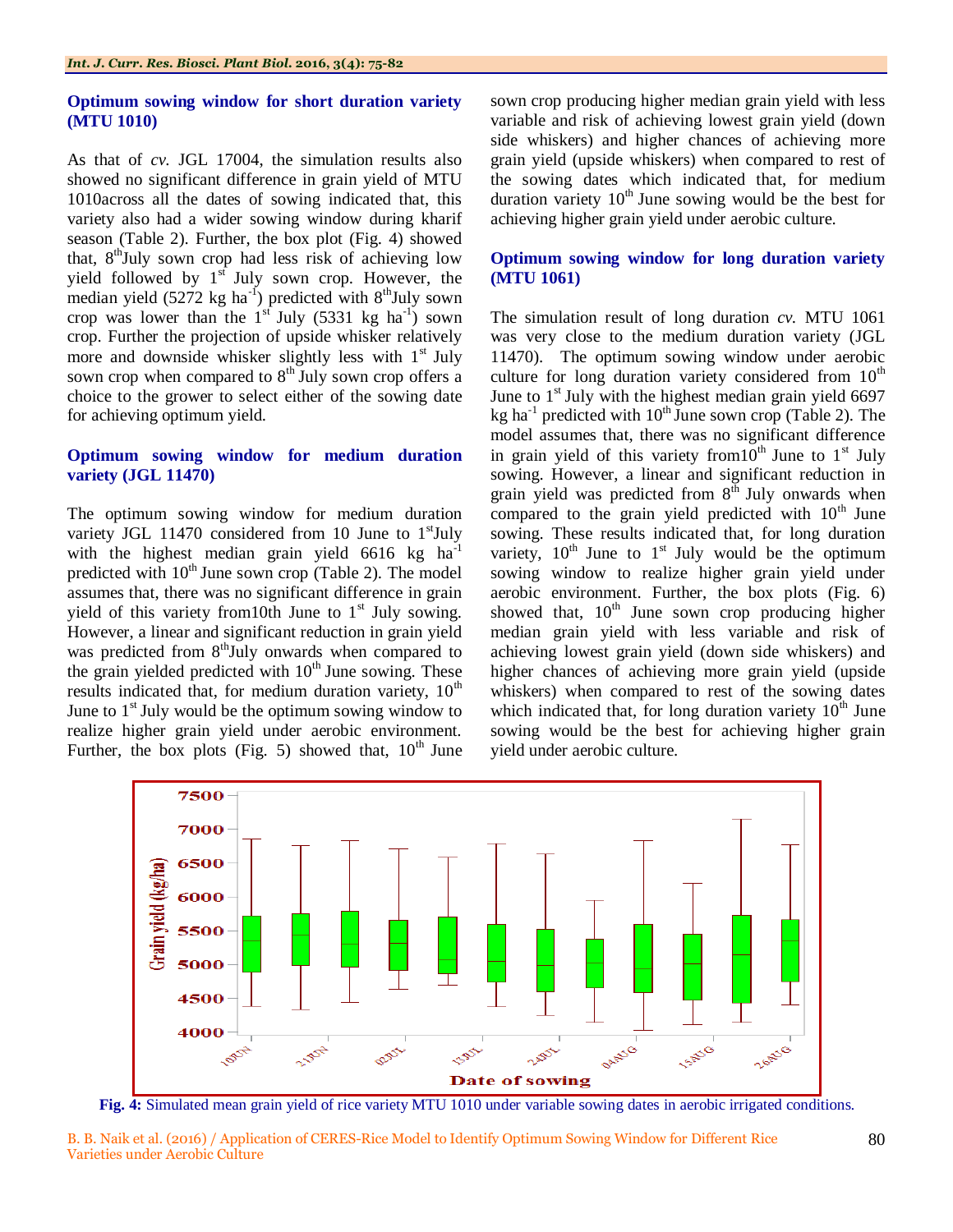

**Fig. 5:** Simulated mean grain yield of rice variety JGL 11470 under variable sowing dates in aerobic irrigated conditions.



**Fig. 6:** Simulated mean grain yield of rice variety MTU 1061 under variable sowing dates in aerobic irrigated conditions.

# **Conclusion**

From the above results, it can be concluded that, under irrigated aerobic conditions,  $17<sup>th</sup>$  June sown crop predicted the optimum grain yield con be realize by sowing the crop from  $10^{th}$  June to  $29^{th}$  June sown crop. The median yield decreased consistently with every one week delay in time of sowing. Among the varieties the extra short *cv* JGL 17004 and short duration *cv* MTU 1010 have wider sowing window from  $10^{th}$  June to  $26^{th}$ August whereas the medium duration *cv* JGL 11470 and long duration *cv* MTU 1061 have narrow sowing window from  $10^{th}$  June to  $1^{st}$  July.

#### **Conflict of interest statement**

Authors declare that they have no conflict of interest.

### **Acknowledgement**

I (Banoth Balaji Naik) deem it as a great pleasure to express my heartfelt gratitude and respect to the chairman of my advisory committee, Dr. D. Raji Reddy, Director of Research, Prof. Jayashankar Telangana State Agricultural University, Rajendranagar, Hyderabad and Dr. G. Sreenivas, Director, Agro Climate Research Centre, Prof. Jayashankar Telangana State Agricultural